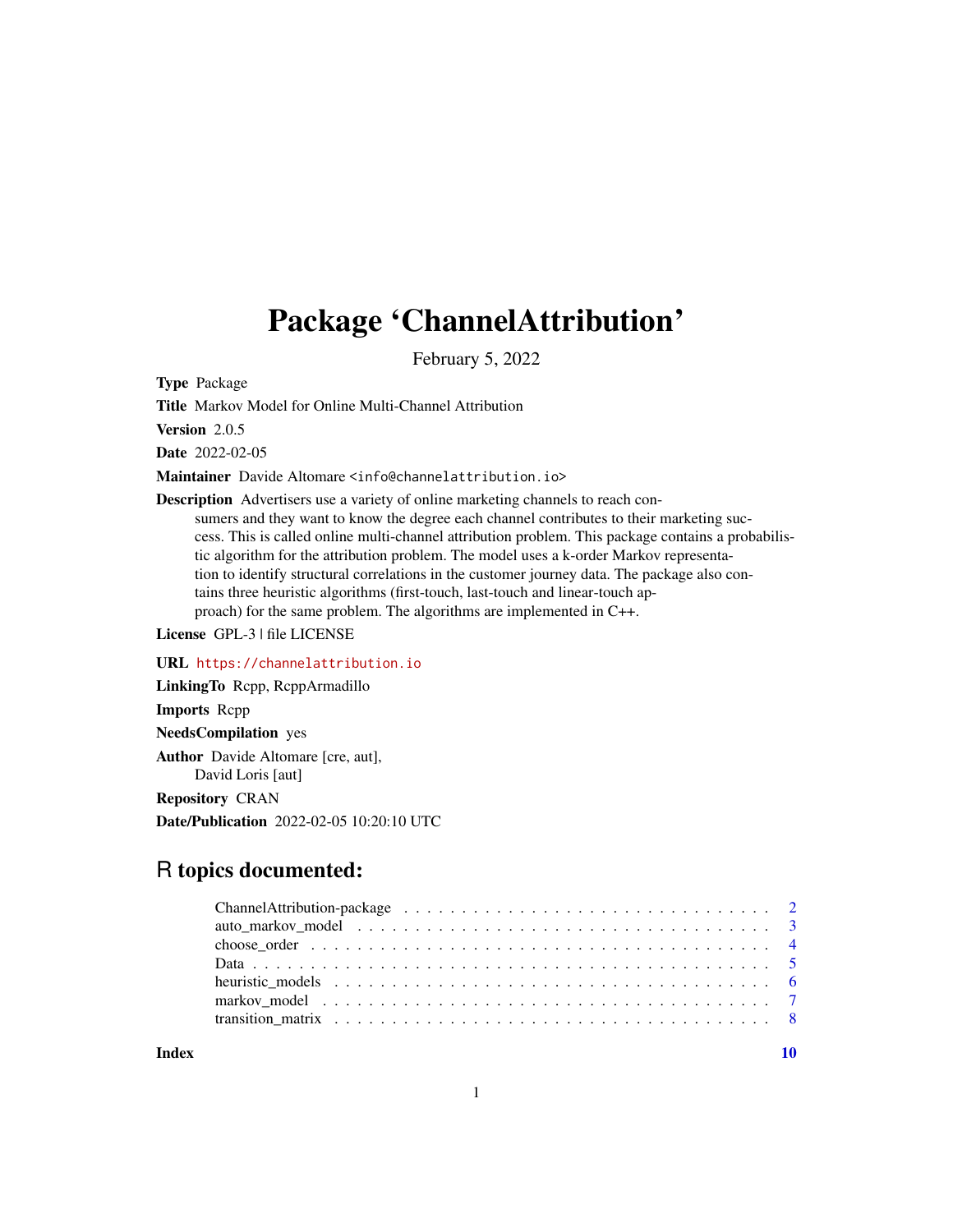<span id="page-1-0"></span>ChannelAttribution-package

*Markov Model for Online Multi-Channel Attribution*

#### Description

Advertisers use a variety of online marketing channels to reach consumers and they want to know the degree each channel contributes to their marketing success. This is called online multi-channel attribution problem. In many cases, advertisers approach this problem through some simple heuristics methods that do not take into account any customer interactions and often tend to underestimate the importance of small channels in marketing contribution. This package provides a function that approaches the attribution problem in a probabilistic way. It uses a k-order Markov representation to identify structural correlations in the customer journey data. This would allow advertisers to give a more reliable assessment of the marketing contribution of each channel. The approach basically follows the one presented in Eva Anderl, Ingo Becker, Florian v. Wangenheim, Jan H. Schumann (2014). Differently for them, we solved the estimation process using stochastic simulations. In this way it is also possible to take into account conversion values and their variability in the computation of the channel importance. The package also contains a function that estimates three heuristic models (first-touch, last-touch and linear-touch approach) for the same problem.

#### Details

|          | Package: ChannelAttribution |
|----------|-----------------------------|
| Type:    | Package                     |
| Version: | 2.0.5                       |
| Date:    | 2022-02-05                  |
| License: | $GPL (= 2)$                 |

Package contains functions for channel attribution in web marketing.

#### Author(s)

Davide Altomare, David Loris

Maintainer Davide Altomare <info@channelattribution.io>

#### References

ChannelAttribution Official Website: <https://channelattribution.io>

Eva Anderl, Ingo Becker, Florian v. Wangenheim, Jan H. Schumann: Mapping the Customer Journey, 2014, doi: [10.2139/ssrn.2343077](https://doi.org/10.2139/ssrn.2343077)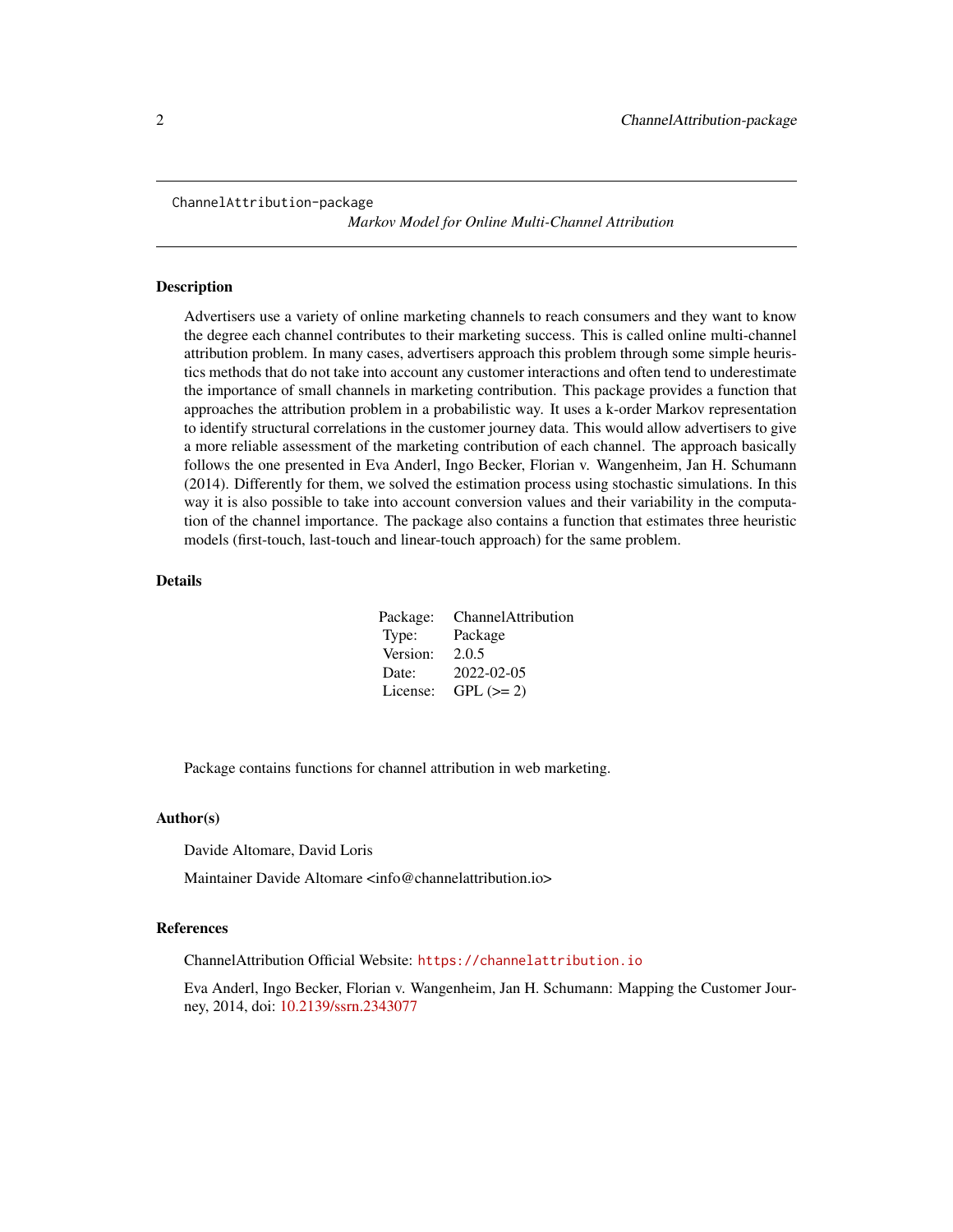<span id="page-2-0"></span>auto\_markov\_model *Automatic Markov Model.*

#### Description

Estimate a Markov model from customer journey data after automatically choosing a suitable order. It requires paths that do not lead to conversion as input.

#### Usage

```
auto_markov_model(Data, var_path, var_conv, var_null, var_value=NULL,
            max_order=10, roc_npt=100, plot=FALSE, nsim_start=1e5,
            max_step=NULL, out_more=FALSE, sep=">",
             ncore=1, nfold=10, seed=0, conv_par=0.05, rate_step_sim=1.5,
             verbose=TRUE)
```
#### Arguments

| Data          | data.frame containing customer journeys data.                                                                                                                                             |
|---------------|-------------------------------------------------------------------------------------------------------------------------------------------------------------------------------------------|
| var_path      | column name containing paths.                                                                                                                                                             |
| var_conv      | column name containing total conversions.                                                                                                                                                 |
| var_null      | column name containing total paths that do not lead to conversions.                                                                                                                       |
| var_value     | column name containing total conversion value.                                                                                                                                            |
| max_order     | maximum Markov Model order considered.                                                                                                                                                    |
| roc_npt       | number of points used for approximating roc and auc.                                                                                                                                      |
| plot          | if TRUE, a plot with penalized auc with respect to order will be displayed.                                                                                                               |
| nsim_start    | minimum number of simulations used in computation.                                                                                                                                        |
| max_step      | maximum number of steps for a single simulated path. if NULL, it is the maxi-<br>mum number of steps found into Data.                                                                     |
| out_more      | if TRUE, transition probabilities between channels and removal effects will be<br>shown.                                                                                                  |
| sep           | separator between the channels.                                                                                                                                                           |
| ncore         | number of threads used in computation.                                                                                                                                                    |
| nfold         | how many repetitions are used to verify if convergence is reached at each itera-<br>tion.                                                                                                 |
| seed          | random seed. Giving this parameter the same value over different runs guaran-<br>tees that results will not vary.                                                                         |
| conv_par      | convergence parameter for the algorithm. The estimation process ends when<br>the percentage of variation of the results over different repetitions is less than<br>convergence parameter. |
| rate_step_sim | number of simulations used at each iteration is equal to the number of simula-<br>tions used at previous iteration multiplied by rate_step_sim.                                           |
| verbose       | if TRUE, additional information about process convergence will be shown.                                                                                                                  |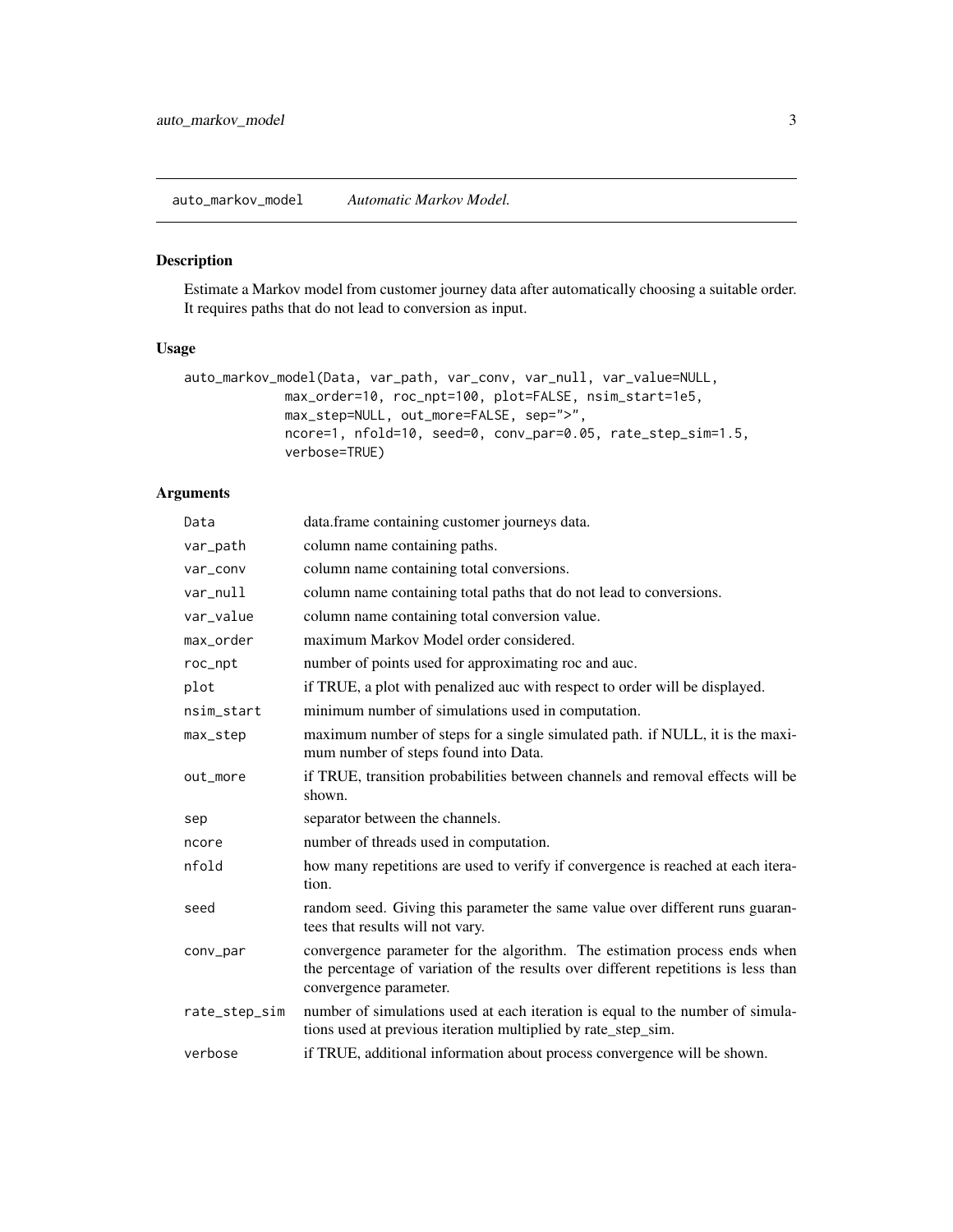<span id="page-3-0"></span>An object of class data.frame with the estimated number of conversions and the estimated conversion value attributed to each channel.

#### Author(s)

Davide Altomare (<info@channelattribution.io>).

#### Examples

## Not run: library(ChannelAttribution) data(PathData) auto\_markov\_model(Data, "path", "total\_conversions", "total\_null")

## End(Not run)

choose\_order *Choose order for Markov model.*

#### Description

Find the minimum Markov Model order that gives a good representation of customers' behaviour for data considered. It requires paths that do not lead to conversion as input. Minimum order is found maximizing a penalized area under ROC curve.

#### Usage

```
choose_order(Data, var_path, var_conv, var_null, max_order=10, sep=">",
            ncore=1, roc_npt=100, plot=TRUE)
```
#### Arguments

| Data      | data.frame containing customer journeys.                                   |
|-----------|----------------------------------------------------------------------------|
| var_path  | column name of Data containing paths.                                      |
| var_conv  | column name of Data containing total conversions.                          |
| var_null  | column name of Data containing total paths that do not lead to conversion. |
| max_order | maximum Markov Model order considered.                                     |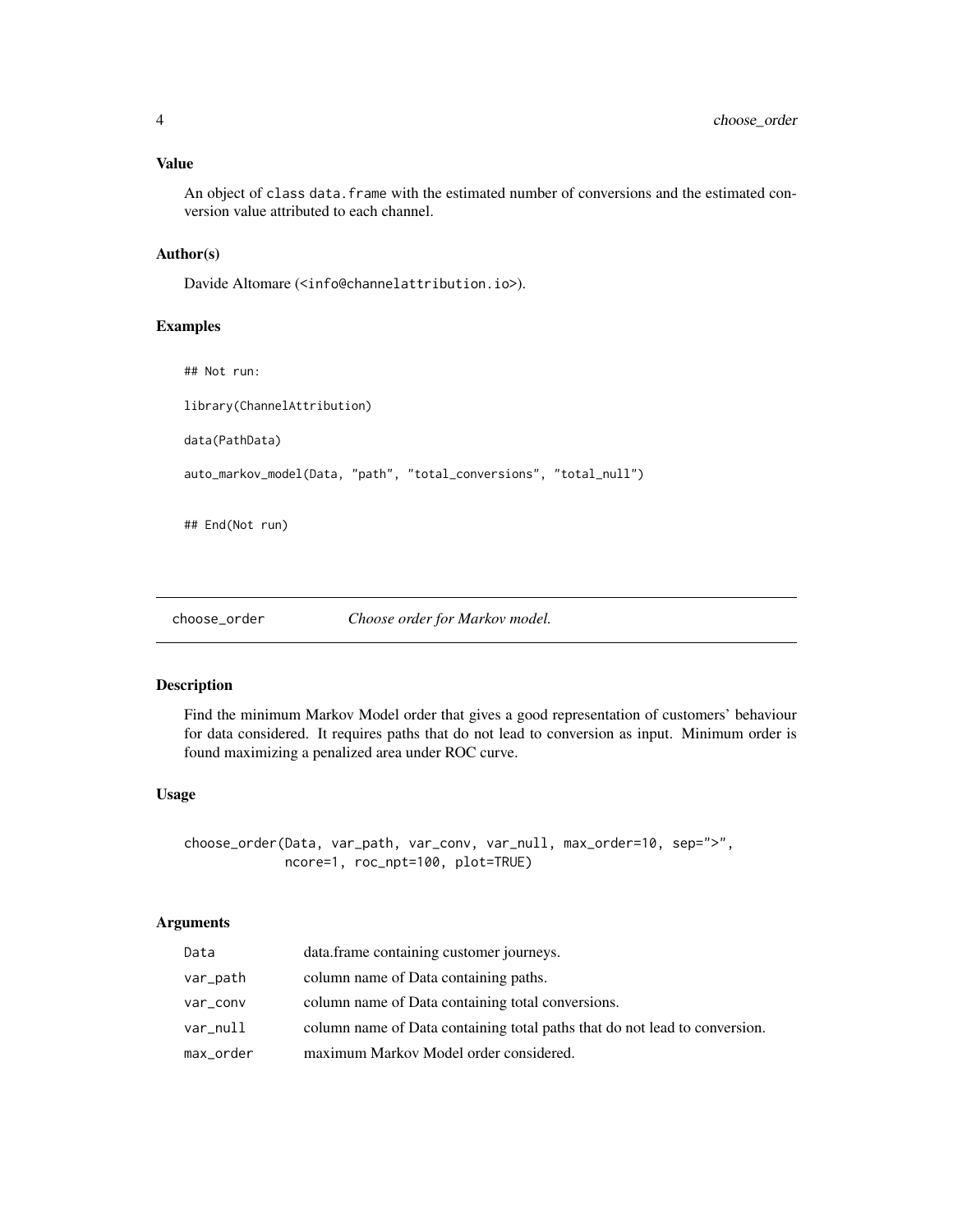<span id="page-4-0"></span>

| sep     | separator between channels.                                                 |
|---------|-----------------------------------------------------------------------------|
| ncore   | number of threads used in computation.                                      |
| roc_npt | number of points used for approximating roc and auc.                        |
| plot    | if TRUE, a plot with penalized auc with respect to order will be displayed. |

#### Value

An object of class List with the estimated roc, auc and penalized auc.

#### Author(s)

Davide Altomare (<info@channelattribution.io>).

#### Examples

```
## Not run:
library(ChannelAttribution)
data(PathData)
res=choose_order(Data, var_path="path", var_conv="total_conversions",
                 var_null="total_null")
#plot auc and penalized auc
plot(res$auc$order,res$auc$auc,type="l",xlab="order",ylab="pauc",main="AUC")
lines(res$auc$order,res$auc$pauc,col="red")
legend("right", legend=c("auc","penalized auc"),
      col=c("black","red"),lty=1)
```
## End(Not run)

Data *Customer journeys data.*

#### Description

Example dataset.

#### Usage

data(PathData)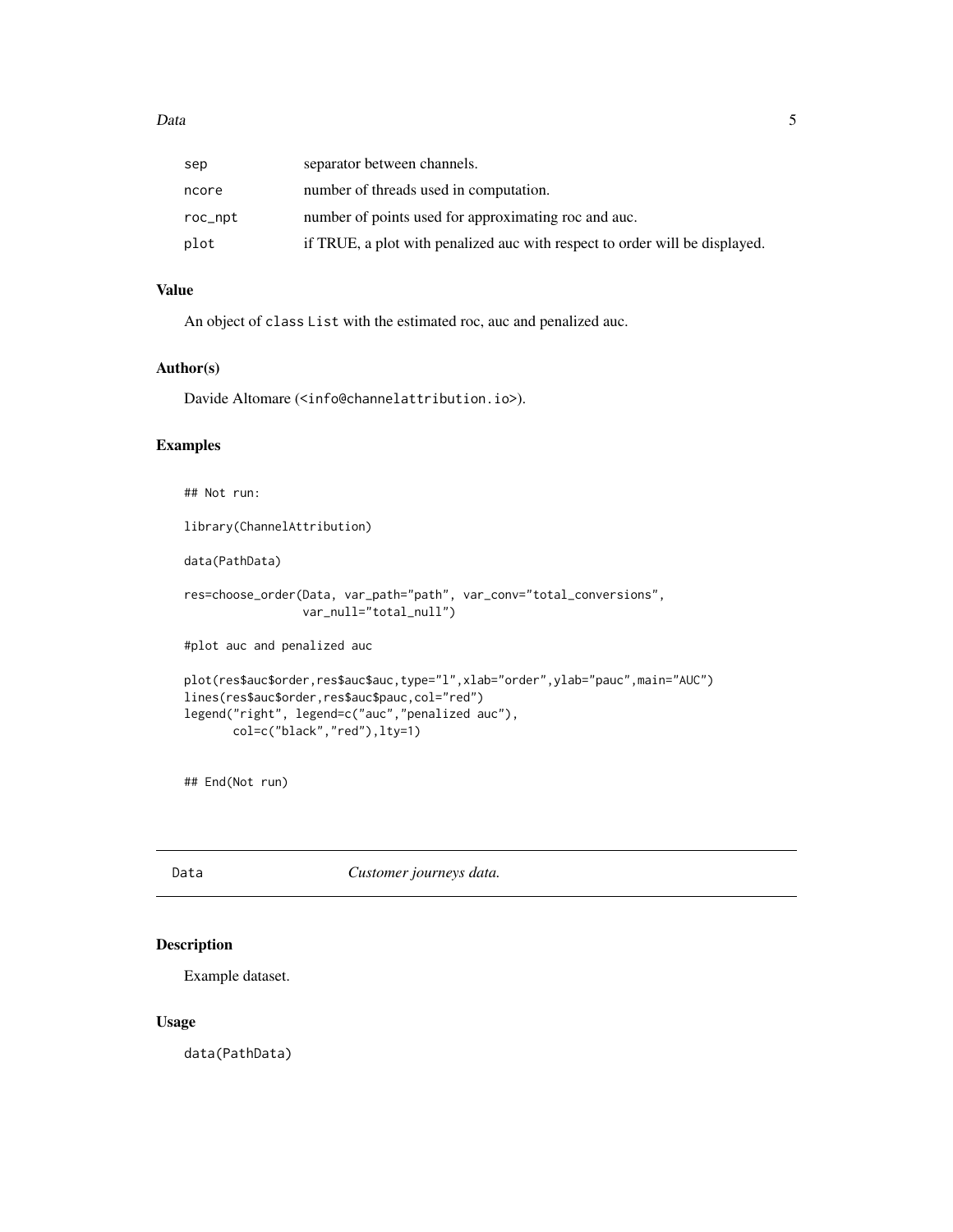#### <span id="page-5-0"></span>Format

Data is a data.frame with 10.000 rows and 4 columns: "path" containing customer paths, "total\_conversions" containing total number of conversions, "total\_conversion\_value" containing total conversion value and "total\_null" containing total number of paths that do not lead to conversion.

heuristic\_models *Heuristic models for the online attribution problem.*

#### Description

Estimate theree heuristic models (first-touch, last-touch and linear) from customer journey data.

#### Usage

```
heuristic_models(Data, var_path, var_conv, var_value=NULL, sep=">")
```
#### Arguments

| Data      | data.frame containing paths and conversions.   |
|-----------|------------------------------------------------|
| var_path  | column name containing paths.                  |
| var_conv  | column name containing total conversions.      |
| var_value | column name containing total conversion value. |
| sep       | separator between the channels.                |

#### Value

An object of class data.frame with the estimated number of conversions and the estimated conversion value attributed to each channel for each model.

#### Author(s)

Davide Altomare (<info@channelattribution.io>).

#### Examples

```
## Not run:
```
library(ChannelAttribution)

data(PathData)

```
heuristic_models(Data,"path","total_conversions")
heuristic_models(Data,"path","total_conversions",var_value="total_conversion_value")
```
## End(Not run)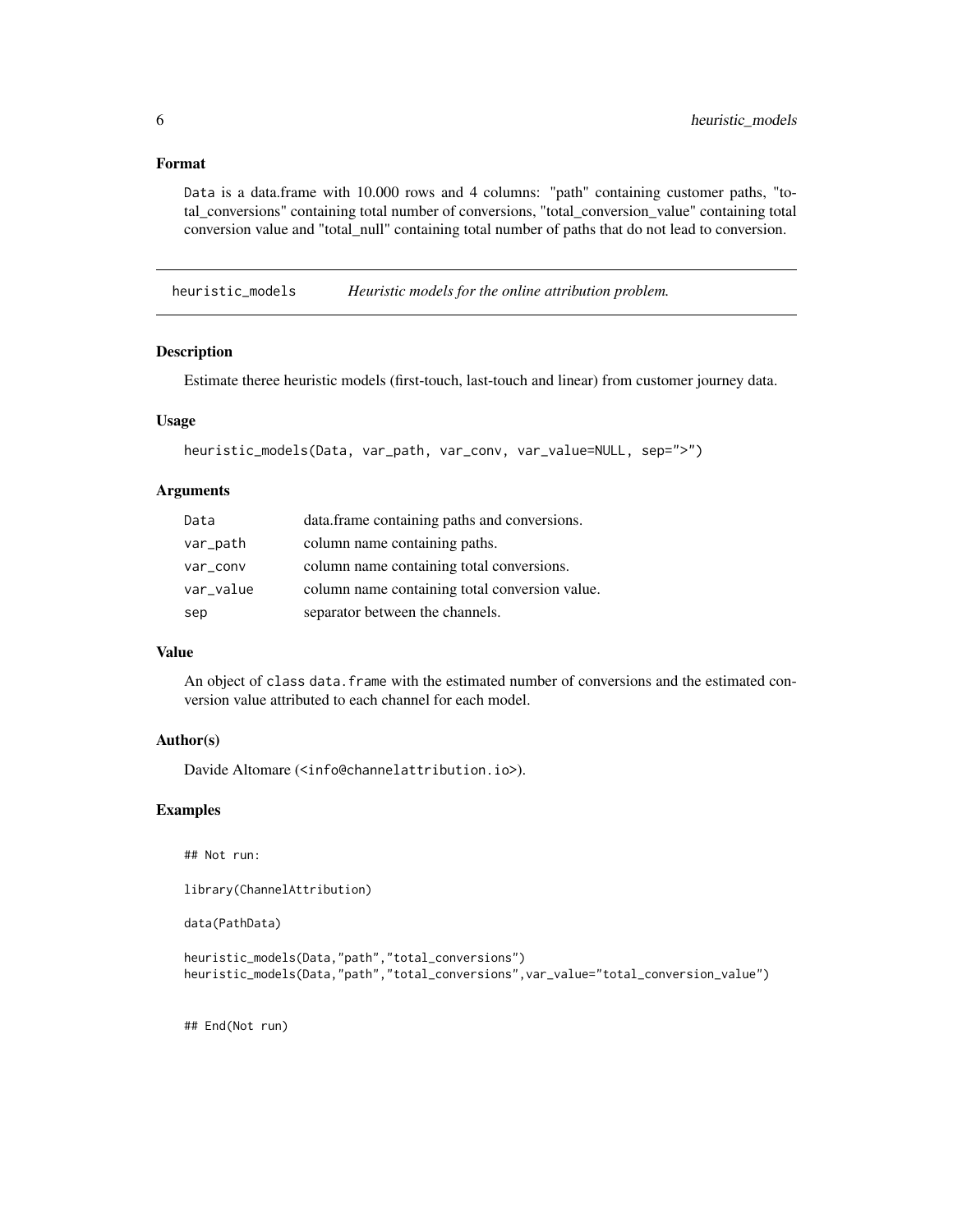<span id="page-6-0"></span>

#### Description

Estimate a k-order Markov model from customer journey data. Differently from markov\_model, this function iterates estimation until convergence is reached and enables multiprocessing.

#### Usage

```
markov_model(Data, var_path, var_conv, var_value=NULL, var_null=NULL,
             order=1, nsim_start=1e5, max_step=NULL, out_more=FALSE, sep=">",
             ncore=1, nfold=10, seed=0, conv_par=0.05, rate_step_sim=1.5,
             verbose=TRUE)
```
#### Arguments

| Data          | data. frame containing customer journeys data.                                                                                                                                          |
|---------------|-----------------------------------------------------------------------------------------------------------------------------------------------------------------------------------------|
| var_path      | column name containing paths.                                                                                                                                                           |
| var_conv      | column name containing total conversions.                                                                                                                                               |
| var_value     | column name containing total conversion value.                                                                                                                                          |
| var_null      | column name containing total paths that do not lead to conversions.                                                                                                                     |
| order         | Markov Model order.                                                                                                                                                                     |
| nsim_start    | minimum number of simulations used in computation.                                                                                                                                      |
| max_step      | maximum number of steps for a single simulated path. if NULL, it is the maxi-<br>mum number of steps found into Data.                                                                   |
| out_more      | if TRUE, transition probabilities between channels and removal effects will be<br>returned.                                                                                             |
| sep           | separator between the channels.                                                                                                                                                         |
| ncore         | number of threads used in computation.                                                                                                                                                  |
| nfold         | how many repetitions are used to verify if convergence has been reached at each<br>iteration.                                                                                           |
| seed          | random seed. Giving this parameter the same value over different runs guaran-<br>tees that results will not vary.                                                                       |
| conv_par      | convergence parameter for the algorithm. The estimation process ends when<br>the percentage of variation of the results over different repetions is less than<br>convergence parameter. |
| rate_step_sim | number of simulations used at each iteration is equal to the number of simula-<br>tions used at previous iteration multiplied by rate_step_sim.                                         |
| verbose       | if TRUE, additional information about process convergence will be shown.                                                                                                                |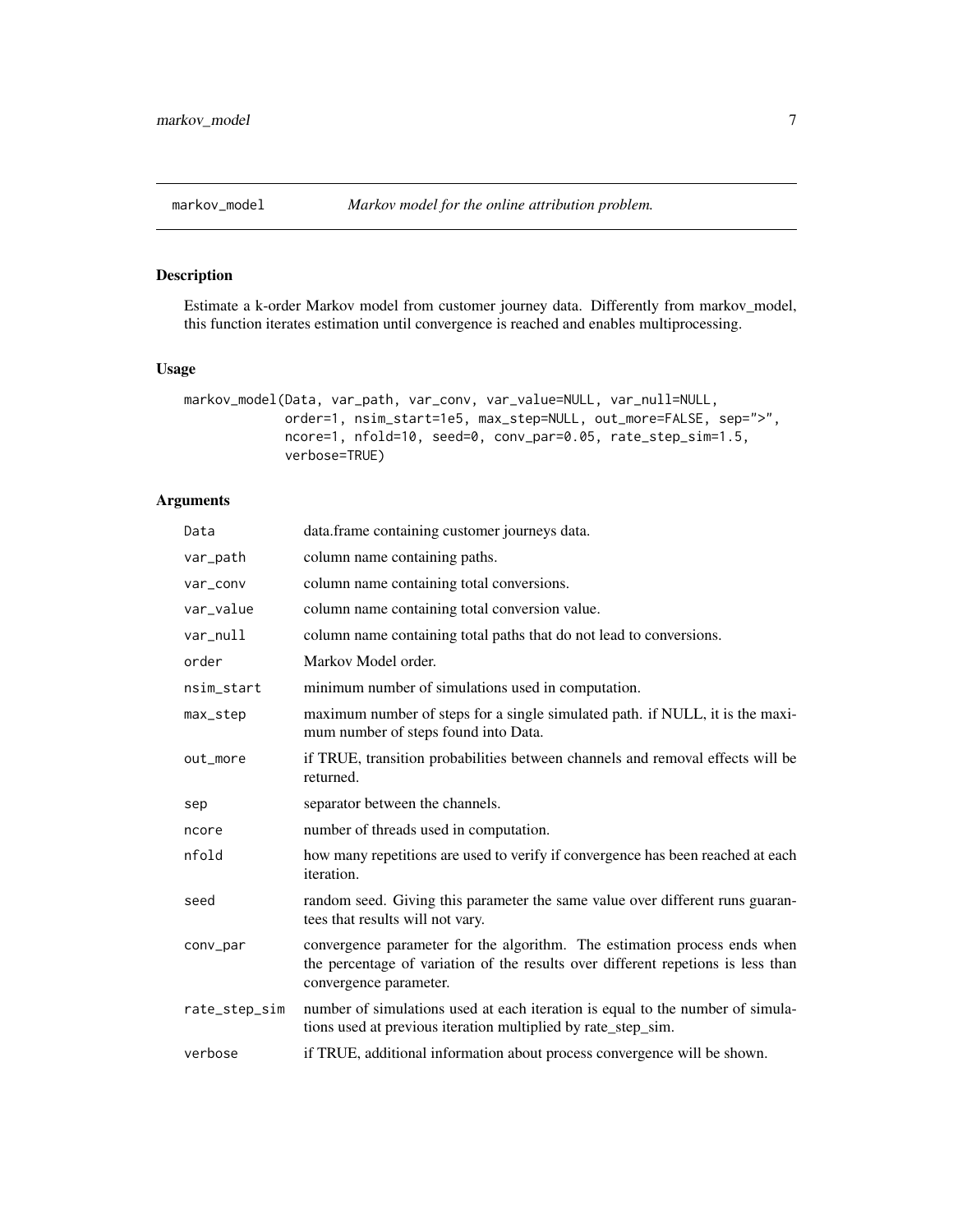#### <span id="page-7-0"></span>Value

An object of class data.frame with the estimated number of conversions and the estimated conversion value attributed to each channel.

#### Author(s)

Davide Altomare (<info@channelattribution.io>).

#### Examples

## Not run:

library(ChannelAttribution)

data(PathData)

#Estimate a Makov model using total conversions markov\_model(Data, var\_path="path", "total\_conversions")

```
#Estimate a Makov model using total conversions and revenues
markov_model(Data, "path", "total_conversions",
var_value="total_conversion_value")
```

```
#Estimate a Makov model using total conversions, revenues and paths that do not lead to conversions
markov_model(Data, "path", "total_conversions",
var_value="total_conversion_value", var_null="total_null")
```

```
#Estimate a Makov model returning transition matrix and removal effects
markov_model(Data, "path", "total_conversions",
var_value="total_conversion_value", var_null="total_null", out_more=TRUE)
```

```
#Estimate a Markov model using 4 threads
markov_model(Data, "path", "total_conversions",
var_value="total_conversion_value", ncore=4)
```
## End(Not run)

transition\_matrix *Transition matrix.*

#### Description

Estimate a k-order transition matrix from customer journey data.

#### Usage

```
transition_matrix(Data, var_path, var_conv, var_null, order=1, sep=">",
                  flg_equal=TRUE)
```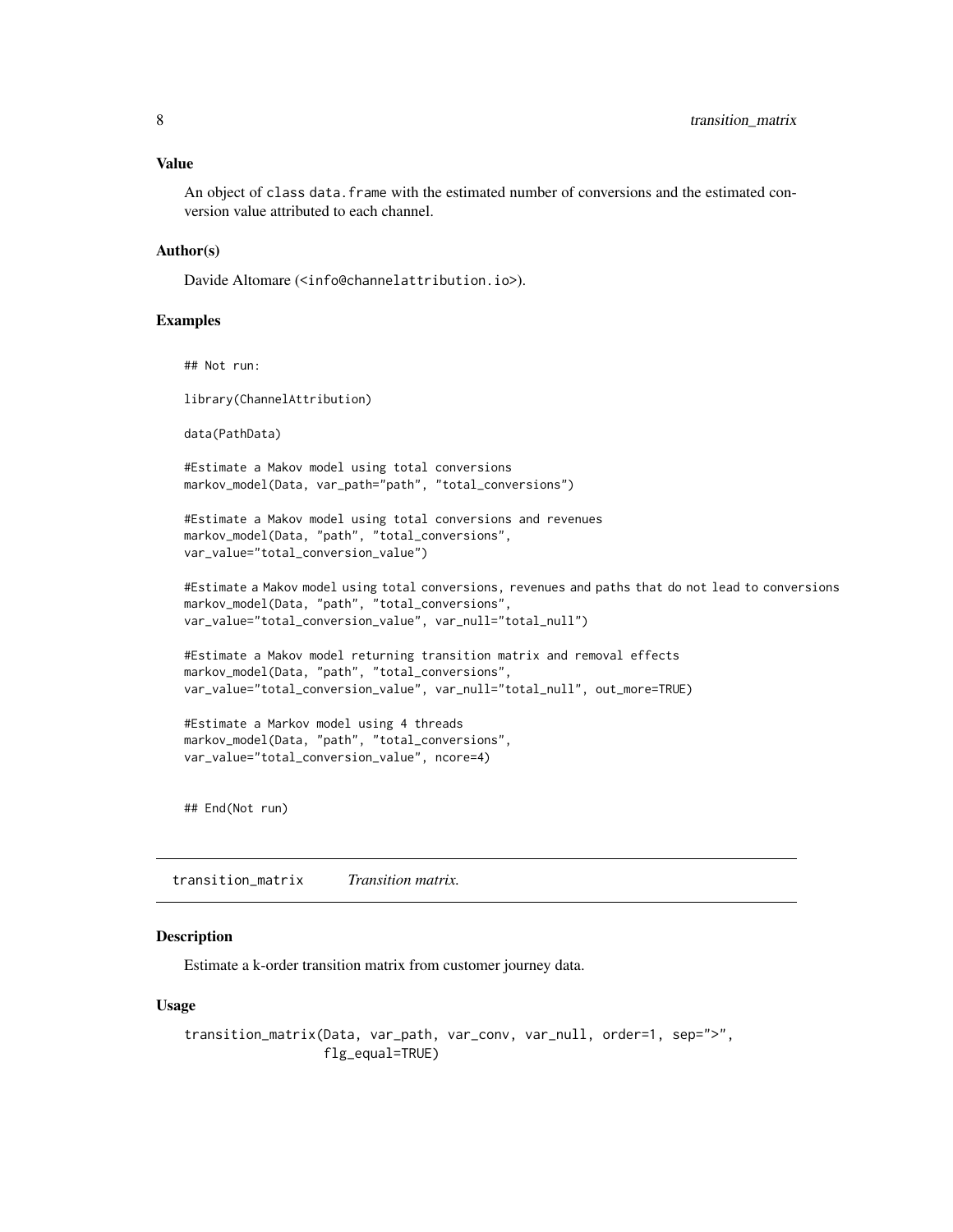#### transition\_matrix 9

#### Arguments

| Data      | data.frame containing customer journeys data.                     |
|-----------|-------------------------------------------------------------------|
| var_path  | column name containing paths.                                     |
| var_conv  | column name containing total conversions.                         |
| var_null  | column name containing paths that do not lead to conversions.     |
| order     | Markov Model order.                                               |
| sep       | separator between the channels.                                   |
| flg_equal | if TRUE, transitions from a channel to itself will be considered. |

#### Value

An object of class List containing a dataframe with channel names and a dataframe with the estimated transition matrix.

#### Author(s)

Davide Altomare (<info@channelattribution.io>).

#### Examples

## Not run: library(ChannelAttribution) data(PathData) transition\_matrix(Data, var\_path="path", var\_conv="total\_conversions", var\_null="total\_null", order=1, sep=">", flg\_equal=TRUE)

transition\_matrix(Data, var\_path="path", var\_conv="total\_conversions", var\_null="total\_null", order=3, sep=">", flg\_equal=TRUE)

## End(Not run)